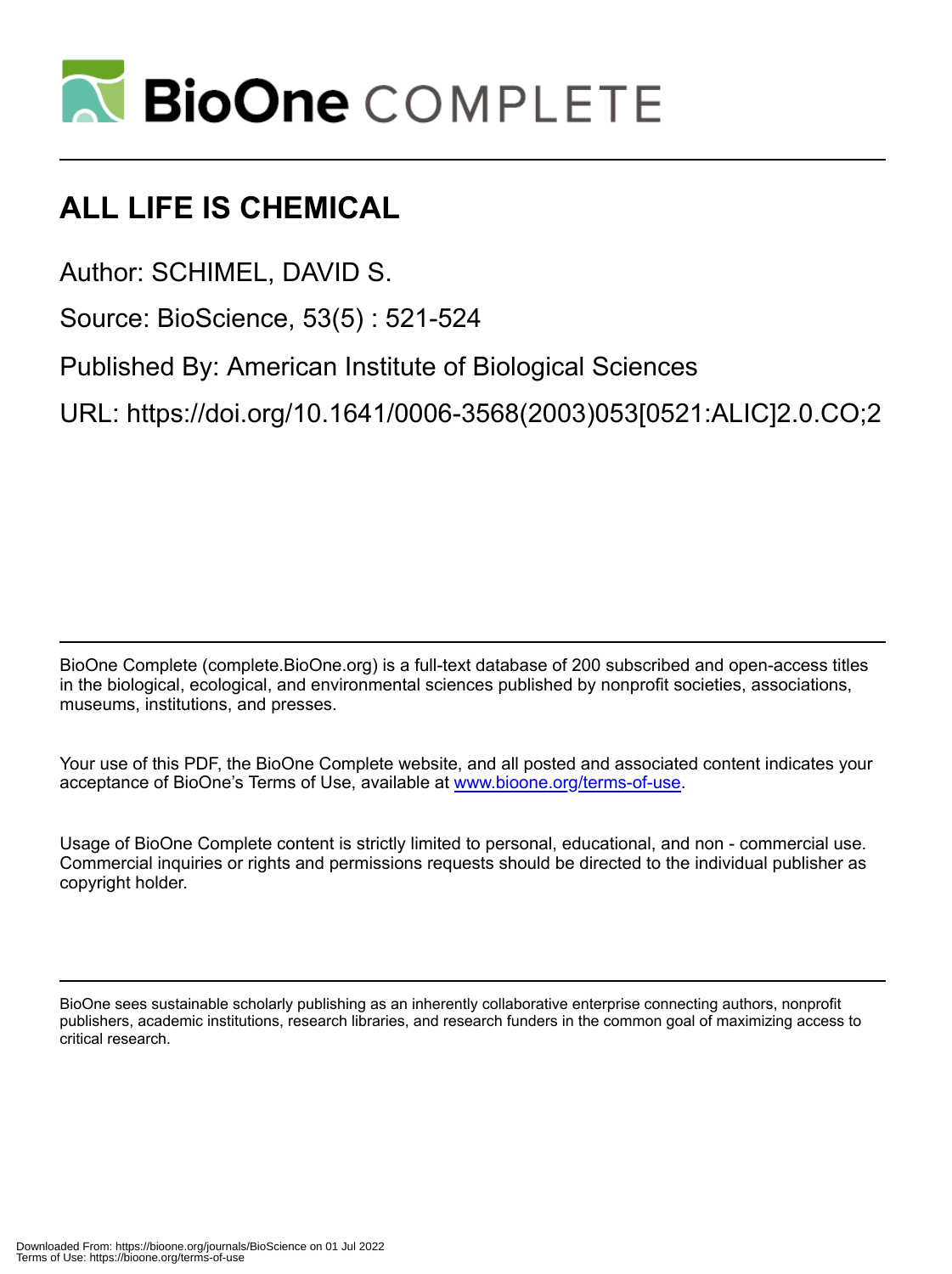# Taking the Mystery out of Natural Resource Policy

**The Policy Process: A Practical Guide for Natural Resource Professionals.** Tim W. Clark. Yale University Press, New Haven, CT, 2002. 215 pp. \$35.00 (ISBN 0300090110 cloth).

How is natural resource policy made? "It is a riddle wrapped in a mystery inside an enigma." Some years ago, Winston Churchill's famous quote about Russian foreign policy went through my mind as I sat in a meeting in the Old Executive Office Building listening to a heated discussion about science and policy with respect to dam operations and their impacts on salmon. After reading Tim Clark's book about the policy process, I thought back to that meeting and wondered if the course of our discussion might have changed had all the participants had an opportunity to read *The Policy Process.* The question is, as they say, academic, but I would like to believe it would have.

Tim Clark has been a keen observer of the natural resource policy process for many years. And to his credit, much of what he has seen has not been from the vantage of a desk in the rarefied atmosphere of the Yale University School of Forestry and Environmental Studies but from direct observation and participation in policy discussions throughout the country. In fact, much of his perceptive thinking about policy stems from his experiences in the Greater Yellowstone ecosystem, home of some of the most complex and challenging natural resource issues in the United States, if not the world.

Clark is to be credited for rationally explaining what often appears to be an irrational process. The book is a must-read for students, observers, and practitioners of natural resource policy. Those who make natural resource decisions, whether

they represent government, nonprofit organizations, or corporations, should be required to demonstrate a working knowledge of the fundamentals described in the first two chapters of his book. Considerable time is wasted in natural resource policy discussions because of a lack of awareness of how and why human behavior and values drive these discussions. Contrary to the idealized model of science-based policymaking, the process is a messy, nonlinear undertaking often driven more by preconceptions and misconceptions than by science. Clark correctly points out that we must have a "sound understanding of how not only natural systems but also human systems function." His book reflects this critical observation.

After reviewing the fundamentals, Clark examines the elements of the decisionmaking and problem-solving processes in chapters 3, 4, and 5 and then turns in chapter 6 to a perceptive discussion of the way professionals can guide and participate in these processes. Clark states that professionals must "use knowledge and skills to aid other participants in finding common ground."They are in a position to transcend the special interests of stakeholders and therefore "explicitly establish and maintain an observational standpoint for themselves that serves the common interest." It is the responsibility of policy professionals to "formulate problems, focus inquiry...and carry out orderly problemsolving tasks." The important role of policy professionals in catalyzing the resolution of natural resource issues is increasingly recognized by natural resource decisionmakers.

That policymaking is more a social than a scientific process is perhaps the single most significant reason why scientists struggle with it. Schooled in a search for truth that begins with the

formulation of a hypothesis, scientists who enter the realm of policymaking often find it to be at odds with all they have learned about the logic of problem solving. Nonetheless, there is an interesting—and necessary—alliance between the policy process and the scientific method. In chapter 6, Clark describes the connections and tensions between the positivism of science and the pragmatism of policymaking. Positivism is grounded in empirical research. The answers to a problem lie in the logical discovery of facts. Clark points out that professionals tend to draw on positivism "automatically and unconsciously," because it is the approach to problem solving taught in higher education. Yet policymaking is a pragmatic activity that focuses not only on scientific fact but also on uncertainty and ambiguity. Often there is no one solution to a problem. Typically, there are multiple viable "solutions." The policymaking process involves trying to understand the implications of taking one path versus another. It requires a willingness to learn along the way and adapt the management approach to accommodate new information. This is the basis for the concept of adaptive management that is increasingly being employed in the natural resources arena.

Clark touches on adaptive management and the ideas of C. S. Holling and others, but he does not give them the degree of attention that I believe they deserve in a book on this subject. Holling points to the value of a broad "systems view"of problems, the importance of integrated science, and the need to maintain flexibility in natural resource management, as more is learned about a system through scientific discovery. Logically, a chapter on adaptive management and its practical application could have fit well toward the end of the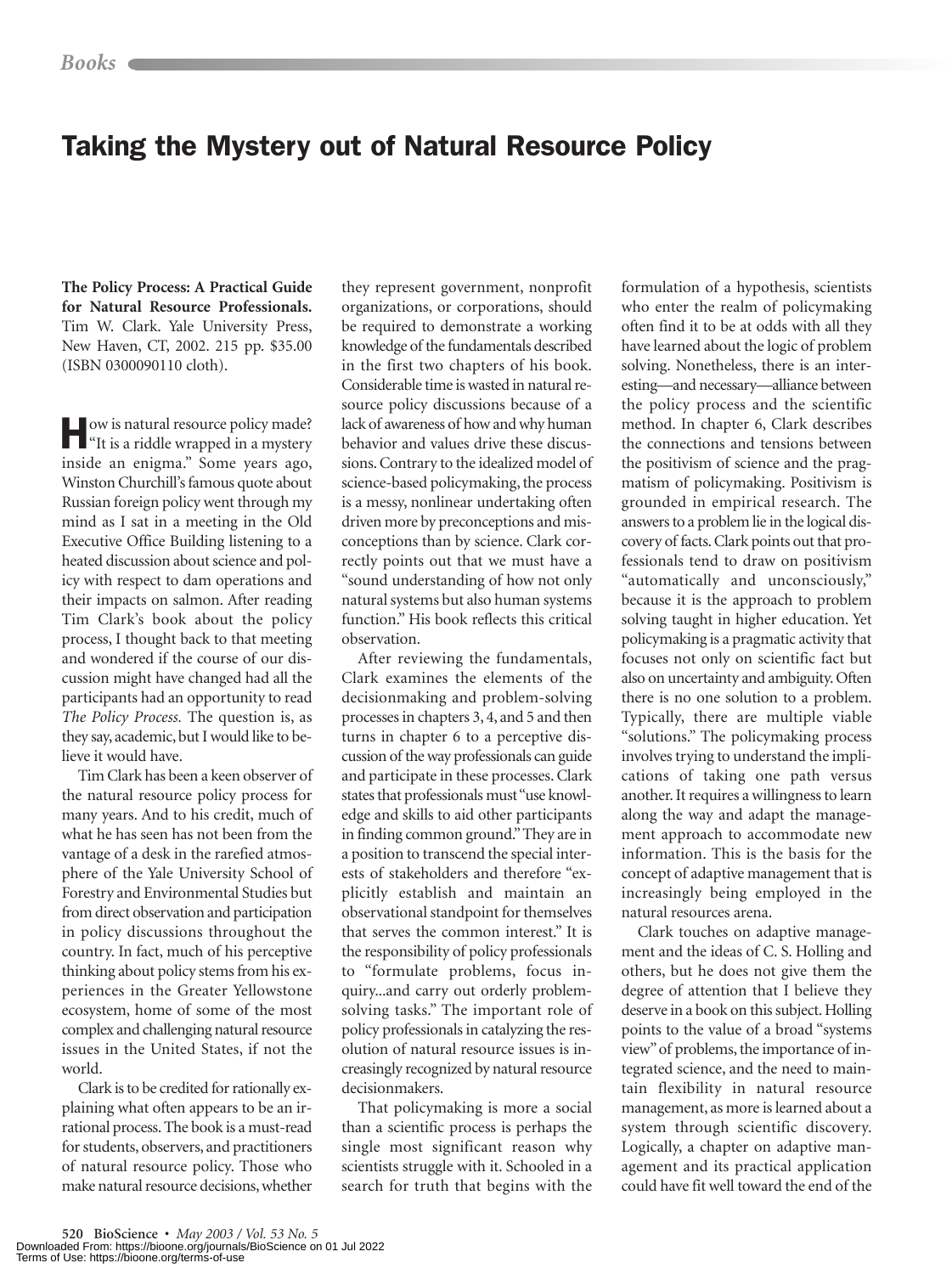book. The two concluding chapters in the book, chapters 7 and 8, are dedicated to an analysis of the policy process and the range of methods that can be employed to address an issue, including the incorporation of rights, ethics, and values. These chapters will be particularly helpful to those seeking practical approaches to applying the principles described earlier in the book. A future edition could also include a discussion of the way powerful new geographic information and decision-support tools are aiding the policymaking process by making it easier to identify, organize, and make use of scientific data.

*The Policy Process*will be an important addition to university curricula, for it fills a clear void in the coursework of most graduate students in the sciences. It will be particularly useful to students in science, technology, and society programs, as well as to others with a broad interest in natural resource and environmental issues. As its subtitle accurately states, it is indeed a practical guide, in large part because Clark draws on his own experiences to effectively balance the discussion of theory with real-world examples of natural resource issues. He dissects the policy process into its elements and helps bring logic to what often seems obscure and confusing to the observer. Throughout the book he uses case studies effectively to drive home key points. Lively discussions about issues range from the impacts of ecotourism on mountain gorillas in Rwanda and ozone pollution in Baltimore to park planning in Canada and logging in the American West.

Even those who consider themselves experienced participants in and observers of natural resource policy will find *The Policy Process* an illuminating excursion through the complex human interactions driving the high-stake decisions that determine the quality of our natural resources—and of our own lives.

> MARK SCHAEFER *President and CEO NatureServe 1101 Wilson Blvd. Arlington, VA 22209*

# ALL LIFE IS CHEMICAL

**Ecological Stoichiometry: The Biology of Elements from Molecules to the Biosphere.** Robert Warner Sterner and James J. Elser. Princeton University Press, Princeton, NJ, 2002. 440 pp., illus. \$75.00 (ISBN 0691074909 cloth).

Ecology struggles to understand the problems of complex "middlenumber" systems. In these systems, the objects of study are too numerous to be treated as individuals (individuals in a population, leaves on a tree, microbes in the soil) but not numerous enough, and existing in too many configurations, for simple statistical models to apply. As a result, much of the theory seeks to reduce the dimensionality of problems and find some axis of variation along which the system's behavior becomes predictable. This approach results in some relatively simple independent variable that is linked to response syndromes that may then be characterized and organized. Examples of this include climate and vegatation pattern (e.g., the Holdridge system, which predicts biogeographic pattern as a consequence of climate) or Rosenzweig's work linking productivity to climate. Other notable examples include succession (where the organizing variable becomes time since disturbance) and the stability–diversity hypothesis. Techniques to reduce the dimensionality of complex systems to the point where they may be understood are characteristic of disciplines studying middle-number systems. Such techniques are widely used in meteorology, fluid dynamics, organic chemistry, and other fields. The development of this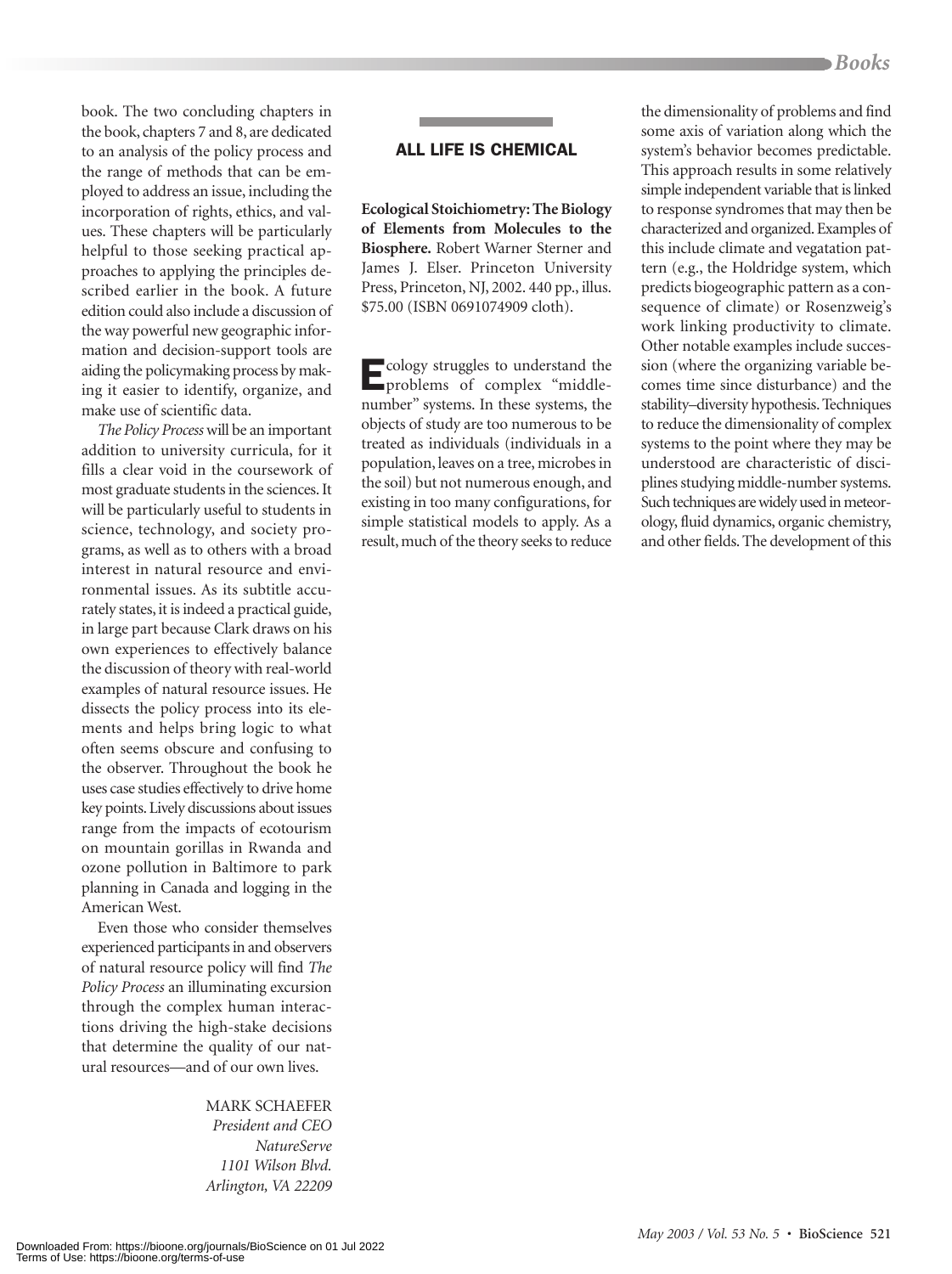type of technique in ecology has been slow, however, because there are so many axes of variation to choose among.

Or perhaps the field did not yet have a theory developed enough to suggest where to look. Sterner and Elser make a strong case that the place to begin looking is in the stoichiometry, or element ratios, of organisms and their environment. Their argument—if I may take the liberty of simplifying its dimensionality—is that organisms are composed of elements, and the ratios of those elements both determine key characteristics of the organism and define its resource requirements from its environment.

The organism-based view links to three other key points. First, evolution clearly acts to affect the element ratios of organisms—few things are more basic than composition—so the stoichiometric theory can link to the theory of evolution. Second, element ratios are a strong and strongly differentiated aspect of the environment, varying with underlying geology, atmospheric deposition, and many other factors. Third, organisms exert some control over the stoichiometry of their environment by consuming and releasing elements in ratios different from those found in their bulk environment. This fact leads to complex feedbacks between environmental and organismal stoichiometry, and, if is a mismatch, can trigger both population and evolutionary responses.

The stoichiometric approach links three aspects of ecology: evolutionary constraints, organismal characteristics, and large-scale ecosystem processes. Sterner and Elser's book is a splendid exposition of the ties among the evolutionary, organismal, and ecosystem levels of organization.

Historically, the stoichiometric approach was first elaborated in marine and aquatic ecology and is associated with the pioneering work of Alfred Redfield (although the authors point to a true origin in Liebig's law of the minimum, which links limiting resources to biological productivity). In the early 1930s, Redfield observed that the ratios of several key elements in marine phytoplankton were identical to the composition of seawater, with both seawater and phytoplankton having (classically) ratios of 1:15:105 between phosphorus, nitrogen, and organic carbon. Redfield's ratios form the basis of marine biogeochemistry, and they led to the realization that much of Earth's geochemistry is controlled by life processes. From Redfield's starting point, studies of ecological stoichiometry have gone in many directions. Sterner and Elser follow these threads in many directions and in many different ecosystems.

The structure of the book is logical, building from an initial conceptual road map chapter. This chapter lays out the foundations of the idea, building strongly on a classic exposition of the role of stoichiometry by Bill Reiners (1986) by illustrating the central role element ratios play in physiology, evolution, and global cycles. The section also introduces the role of homeostasis, as element ratios are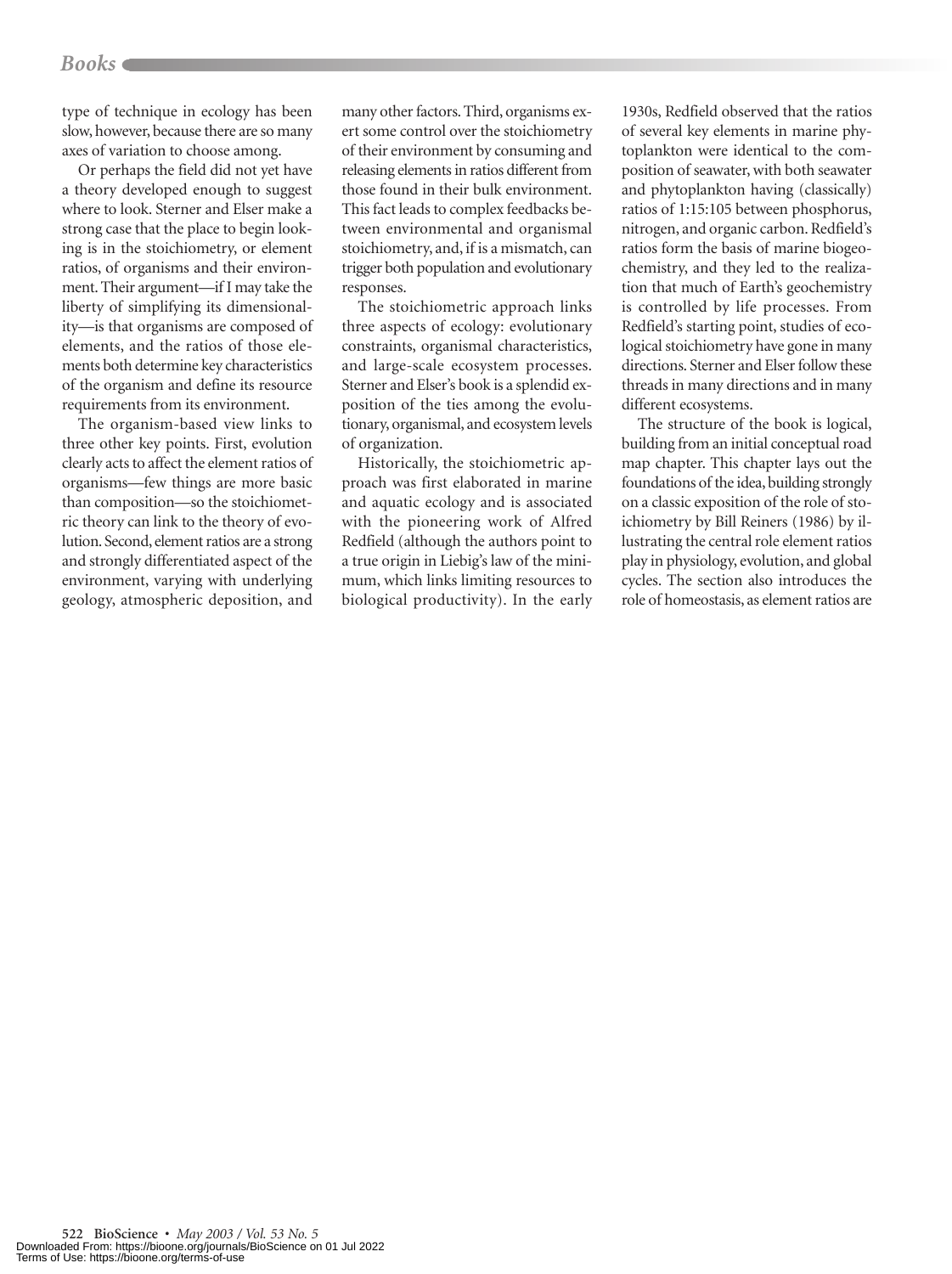interesting only if they are actively controlled to particular levels by homeostatic processes. This section makes the point that element ratios are so central to life and life so pervasive that it takes only a very simple structure of axioms and theorems to deduce that life must have altered the global geochemical cycles from a basic knowledge of the chemical composition of biomolecules. Following this approach, Sterner and Elser conclude that it is stunning "how few steps it takes to get from statements about cellular allocation to statements about the largest spatial and temporal scales relevant to the Earth's biota." While the balance of the book delves into more detailed and less cosmic connections, the intellectual continuity from the thermodynamics of life to the global biogeochemical cycles via the theory of evolution lies at the heart of this approach's appeal.

Following this powerful introduction with its appeal to the unity of ecology, the authors review the chemical composition of life. By reviewing the major classes of biological compounds systematically, they illustrate how both central tendencies and variability in stoichiometry originate in the chemistry of life. This pulls together a combination of very basic biochemistry found in textbooks with some fascinating tidbits. I found it particularly interesting that selection has apparently operated at the finest scales and that enzyme systems designed to capture a particular limiting element tend to have low demand for that element—e.g., the enzymes of the nitrogen fixation pathway are low in nitrogen-rich protein.

The next section, a synthesis of the role of element ratios in regulating autotrophic growth, succeeds in unifying concepts from marine, aquatic, and terrestrial ecology. To my mind, this is the deepest and most authoritative chapter in the book; it should be required reading for all ecologists. The vehicle the authors use is a tour de force. They show the essential similarities between growth of phytoplankton and growth of higher plants by demonstrating the equivalence of the Droop (phytoplankton) and Ågren (land plants) models for growth as a function of nutrient availability.

The authors take an unadvertised second major step in this chapter. By linking nutrients and light, they also illustrate that the stoichiometric theory is complementary to ecological energetics, a theme they expand on in subsequent chapters. The next few chapters deal with the stoichiometry of animals and explore how the stoichiometry of specific organisms affects communities and ecosystems. These chapters are fascinating, and they begin to build the paradigm toward larger scales. They are predominantly concerned with aquatic and marine examples.

*It is stunning "how few steps it takes to get from statements about cellular allocation to statements about the largest spatial and temporal scales relevant to Earth's biota."*

The chapter on the "stoichiometry of consumer-driven nutrient recycling" misses the terrestrial literature associated with McNaughton, Detling, Hobbs, Holland, and Chapin and colleagues on the role of terrestrial herbivores in nutrient recycling almost entirely, providing an opportunity for an enterprising synthesizer to apply Sterner and Elser's ideas in the context of macroscopic animals. Chapters 4, 5, and 6 are largely reviews and lay the groundwork for another breakaway synthesis in chapter 7.

The authors build a predictive basis for modeling species interactions derived from stoichiometric theory. They advance into this area with examples of competition, predation, and mutualism drawn from terrestrial and aquatic settings and then tackle a more general problem. They place the problem of predicting species interaction squarely in the context of complexity theory, showing how multiple stable states, nonlinear transitions, and chaotic behavior can be predicted from simple stoichiometric rules. They also use a sophisticated idea of prediction, clearly arguing that in complex systems, prediction means more than a set of rules for deriving the state

of the system at time *t* from its state at time *t*–1. Rather, they argue that the first step in prediction is to establish the *types* of behavior that should be expected (thresholds, alternate equilibria, etc.) from the underlying description of the system. This chapter should elevate the discussion of prediction in ecology and lies in a direct line of descent from Robert May's seminal monograph on stability and complexity in model ecosystems (2001).

Chapter 8 returns to the ecosystem level. The return is needed because, the authors note, many of the seminal studies of stoichiometry were done at the ecosystem level. This chapter recaps some exemplary issues at a wide range of time and space scales, from stand-level ecosystem processes to global change.Although this chapter samples only a tiny subset of possible work, it does provide a provocative taxonomy of stoichiometric situations in terms of their dynamical systems properties. This chapter is less an attempt at synthesis and theory than the structurally similar chapters 3 and 7; it is more an opening to the outstanding questions of today's research.

The global change section was painfully brief for me, as this is my own area of research. The insightful way the authors framed the problems left me wanting to take their text to my own computer and expand it to monograph length, preserving the structure of their argument but filling in the details and ideas from the rapidly expanding literature in this area. I think many readers will have this same urge—to take Sterner and Elser's structure and starting point and then expand their own areas of interest within the paradigm to see how they fit. I think often the fit will be good, and the inevitable instances of lack of fit will lead to further insight.

So who should read this book? This is one of those books that should be well thumbed and on the shelf of every ecologist. It has something to offer to evolutionary, physiological, behavioral, ecosystem, or global ecologists. In its broad perspective, it will inform any reader. The authors are both aquatic ecologists, and the book's depth (sorry) is greater in aquatic coverage than in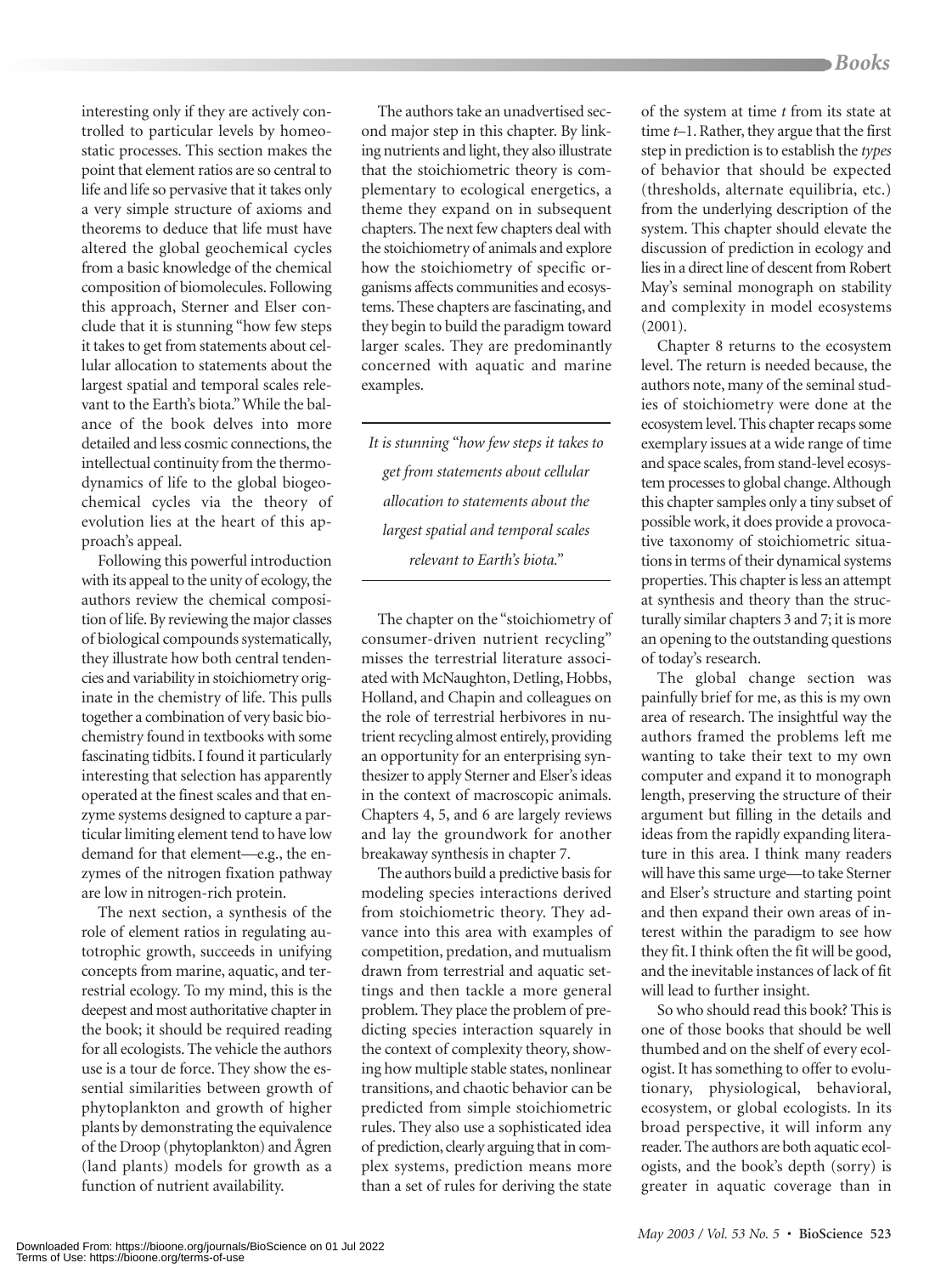# *Books*

terrestrial material. The review of issues for "wet" systems is very nearly comprehensive—as might be expected given the role these two authors have played in the field—and the terrestrial material is exemplary. Despite the relative underemphasis on terrestrial systems, any ecologist will find the discussions of terrestrial stoichiometry stimulating and provocative; these discussions may well inspire new investigations.

The approach of building explanation at multiple levels of organization and of building from one level to the next should be inspiring to those tired of debates about reductionism versus holism. The authors move with complete facility from biochemical and evolutionary mechanism to emergent properties of complex dynamical systems. Insights from dynamical systems thinking are sprinkled through the stoichiometric and biogeochemical literature, but Sterner and Elser place those insights at the center of the story, and they show how simple axioms about the composition of biomolecules imply complex systems-level behavior. Buy this book!

#### DAVID S. SCHIMEL *National Center for Atmospheric Research Boulder, CO 80305*

## References cited

- May RM. 2001. Stability and Complexity in Model Ecosystems. Princeton (NJ): Princeton University Press.
- Reiners WA. 1986. Complementary models for ecosystems. American Naturalist 127: 59–73.

### EXPLORING EVOLUTION, ECOLOGY, BREEDING, BIOINFORMATICS, AND BIOPRESERVATION

**Life at the Limits: Organisms in Extreme Environments.** David A. Wharton. Cambridge University Press, Cambridge, United Kingdom. 2002. 320 pp., illus. \$25.00 (ISBN 0521782120 cloth).

*Life at the Limits* was a refreshing reminder of why I became involved in biology research. This 320-page book (with 53 illustrations and four tables) describes organisms found living under extreme environmental conditions and—weaving through themes of the nature of life and its ecology, evolution, and origin—discusses the possibility of extraterrestrial life. These are not esoteric questions; studies of life under extreme conditions brought us creamier ice cream, laundry detergent that works in cold water, and other practical innovations. The author of this imaginative and up-to-date survey is David A. Wharton, an associate professor of the Zoology Department at the University of Otago, New Zealand.

The premise of the book is that all living things, no matter how exotic, have the same basic rules, goals, and equipment, but some organisms have specific strategies to cope with severe environmental stresses. These stresses range from extremes in temperature and water availability and pressure to radiation and toxic chemicals. Not surprisingly, Wharton proclaims that the availability of water, specifically liquid water, is key. Research in a number of laboratories, including mine, suggests that the profound requirement for liquid water is based on the fluidity that it provides. If this is true, then even the single requirement for liquid water could be replaced in other worlds by a chemical that provides the proper capacity for molecular movement under strange (at least to us) conditions of temperature, pressure, and composition.

The book would be a good read for anyone interested in biology, but particularly for those wishing to explore evolution, ecology, breeding, bioinformatics, and biopreservation in a broad or unusual context. Biology teachers could use examples from the text to make class more interesting or to demonstrate a fundamental principle. Strategies to cope with extreme environments might also provide perspectives on gene mining (e.g., the Taq polymerase isolated from organisms in hot springs, which profoundly changed biological research), engineering (e.g., lessons from ants on

how to build homes that don't cook in the sun), antibioterrorism (e.g., understanding the weaknesses of tough organisms to help defend against them), and exploration (e.g., what to take to remote places and what to expect). Students of the history of science will find the account of the century-long debate on anhydrobiosis (life without water), from the 1750s to the 1850s, an example of the inextricable link between humans and the science that they do. Although a biology background is not necessary to get the gist of the book, some scientific knowledge would be helpful, since the text can be technical in places. Even so, I would not recommend this book as a reference source or textbook, because it does not directly cite sources, and in some cases it provides only a single perspective on questions that are still being debated in the literature.

Wharton makes an insightful effort to define the terms *extreme* and *normal* and to specify what might be considered stressful. Though he tries to be objective by using the "Life Box" concept, which specifies conditions where most species may be expected to exist, it is clearly a struggle for him to avoid anthropocentricity, and he admits near the end of the book that biases may be inevitable. These potential biases are reflected mostly in the choice of environments that are considered extreme; Wharton proposes that extremity is relative, especially in time, space, and creature. He explains that extreme environments may have been the normal condition of early Earth and that extreme organisms may actually be the vestiges of original populations. The possibility that life evolved from what are now considered extreme environments fuels arguments about whether survival strategies are conserved traits or adaptations.

As a stress physiologist, I thought Wharton's discussion of adaptations (or traits) that enable organisms to survive stressful conditions to be further complicated, because he defines these adaptations or traits in an ecological context in which functional differences among strategies are intermingled. He distinguishes between capacity adaptations,